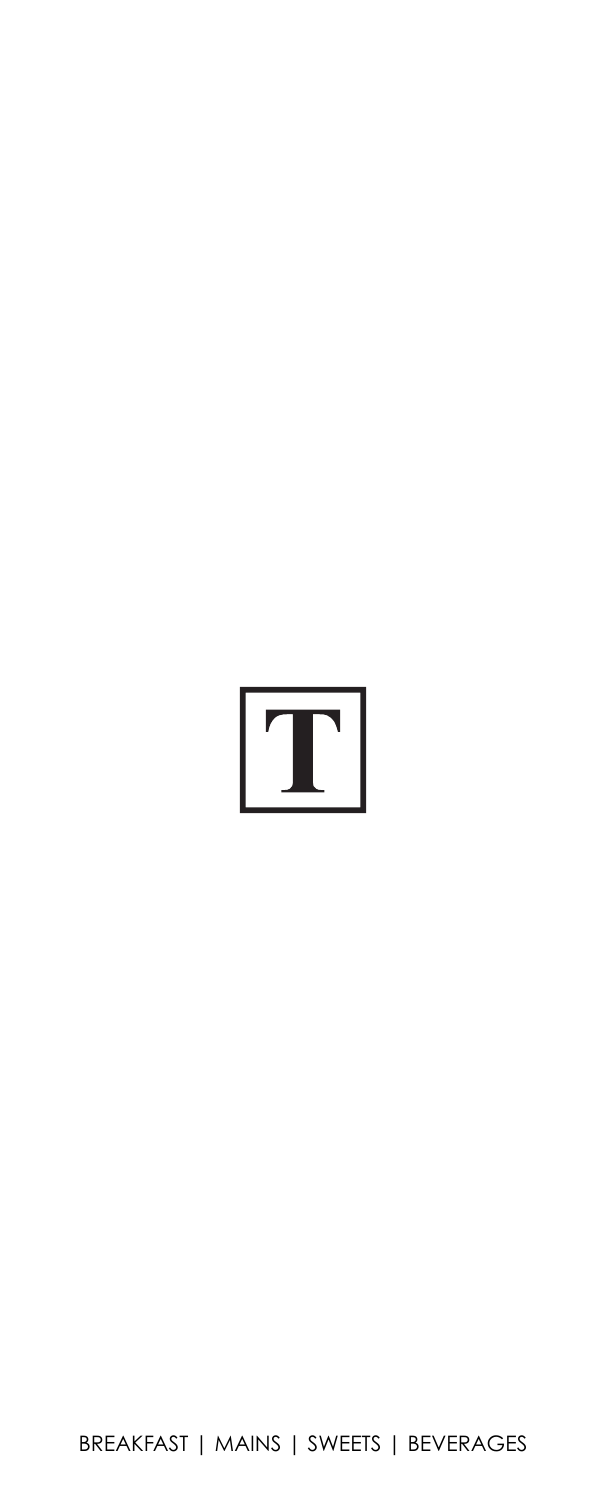#### **TINTAGEL BREAKFAST**

<span id="page-1-0"></span>

| bread basket                                                                                                                                                                                               | 1495 |
|------------------------------------------------------------------------------------------------------------------------------------------------------------------------------------------------------------|------|
| croissant (1) cinnamon roll (1)<br>choice of white / brown toast (2 slices)<br>with butter and preserves                                                                                                   |      |
| croissant with butter and preserves                                                                                                                                                                        | 645  |
| white / brown toast with butter and preserves                                                                                                                                                              | 495  |
| cinnamon roll                                                                                                                                                                                              | 745  |
| eggs benedict                                                                                                                                                                                              | 1995 |
| two poached eggs with<br>choice of honey roast ham / bacon / chicken ham<br>served with mushrooms and hollandaise sauce<br>on toasted english muffin                                                       |      |
| eggs royale                                                                                                                                                                                                | 3295 |
| two poached eggs with smoked salmon and<br>hollandaise sauce on toasted english muffin                                                                                                                     |      |
| eggs florentine (v)                                                                                                                                                                                        | 2295 |
| two poached eggs with sautéed spinach and<br>hollandaise sauce on toasted english muffin                                                                                                                   |      |
| 2 eggs                                                                                                                                                                                                     | 2295 |
| choice of<br>fried / boiled / poached / scrambled / fluffy omelette<br>crispy bacon / honey roast ham / chicken ham / sausages<br>grilled tomato / sautéed mushrooms<br>add smoked salmon (3995 surcharge) |      |
| waffles                                                                                                                                                                                                    | 2695 |
| with a choice of beef curry / fish curry and pol sambol                                                                                                                                                    |      |
| tintagel granola                                                                                                                                                                                           | 1595 |
| almonds, cashew nuts, oats, raisins and sesame seeds<br>baked with cinnamon and treacle served with yoghurt and<br>milk on the side                                                                        |      |
| croque madame                                                                                                                                                                                              | 2595 |
| honey roast ham, cheddar, mustard, sandwich grilled<br>with bechamel and topped with fried egg                                                                                                             |      |
| avocado and poached eggs<br>on sourdough toast                                                                                                                                                             | 2195 |
| with chilli oil                                                                                                                                                                                            |      |
| brioche french toast<br>choice of                                                                                                                                                                          | 2495 |
| caramelized bananas / fresh fruit salad / strawberries<br>chocolate praline sauce / maple syrup<br>whipped cream / homemade vanilla ice cream                                                              |      |
| belgian waffles                                                                                                                                                                                            | 2495 |
| choice of<br>caramelized bananas / fresh fruit salad / strawberries<br>chocolate praline sauce / maple syrup<br>whipped cream / homemade vanilla ice cream                                                 |      |
| crepes with lemon lime curd                                                                                                                                                                                | 2295 |
| and mascarpone                                                                                                                                                                                             |      |
| banana maple vanilla porridge                                                                                                                                                                              | 1195 |
| curd and treacle                                                                                                                                                                                           | 1195 |
| seasonal tropical fruit platter                                                                                                                                                                            | 1195 |
| cucumber, gotukola and pineapple smoothie                                                                                                                                                                  | 1195 |
| orange carrot ginger juice                                                                                                                                                                                 | 1195 |

# **ENTRÉES**

| baked button mushrooms                                                                                               | 2695  |
|----------------------------------------------------------------------------------------------------------------------|-------|
| filled with walnuts and feta, wrapped in bacon<br>with balsamic dressing                                             |       |
| pandang chicken                                                                                                      | 1595  |
| with sesame dip                                                                                                      |       |
| honey roast duck                                                                                                     | 3995  |
| with chicken liver pâté                                                                                              |       |
| seared scallops                                                                                                      | 49.50 |
| wrapped in bacon on cauliflower purée                                                                                |       |
| smoked salmon                                                                                                        | 3995  |
| with vodka cream topped with caviar                                                                                  |       |
| prawn cocktail                                                                                                       | 1695  |
| steamed tiger prawns in a piquant sauce                                                                              |       |
| baked firecracker salmon                                                                                             | 3495  |
| served with pea puree and spicy sauce                                                                                |       |
| grilled avocado and shrimps                                                                                          | 2095  |
| with parsley butter and balsamic reduction                                                                           |       |
| baked tart of crab, coriander and chilli                                                                             | 2195  |
| with parmesan                                                                                                        |       |
| tuna carpaccio                                                                                                       | 2795  |
| thinly sliced yellow fin tuna marinated with dill, served on<br>rocket salad and pomegranate with wasabi vinaigrette |       |
| parmesan panna cotta (v)                                                                                             | 1495  |
| with roasted tomatoes and basil                                                                                      |       |

#### **SALADS**

| caesar salad                                                                     | 2295 |
|----------------------------------------------------------------------------------|------|
| with choice of<br>crispy bacon / thai spiced chicken / tandoori prawns           |      |
| chicken salad                                                                    | 1995 |
| with tomato, lettuce, poached egg<br>and bacon (optional)                        |      |
| crab and prawn salad                                                             | 3995 |
| with cucumber, lettuce, mango and mint salsa                                     |      |
| beetroot, feta and mint salad $(v)$                                              | 1095 |
| mixed green salad (v)                                                            | 1395 |
| with vinaigrette dressing                                                        |      |
| grilled zucchini salad (v)                                                       | 1295 |
| with feta, pine nuts and raisins                                                 |      |
| mushroom salad                                                                   | 2395 |
| with tomato, lettuce, bell pepper, avocado, quail eggs<br>and caramelized pecans |      |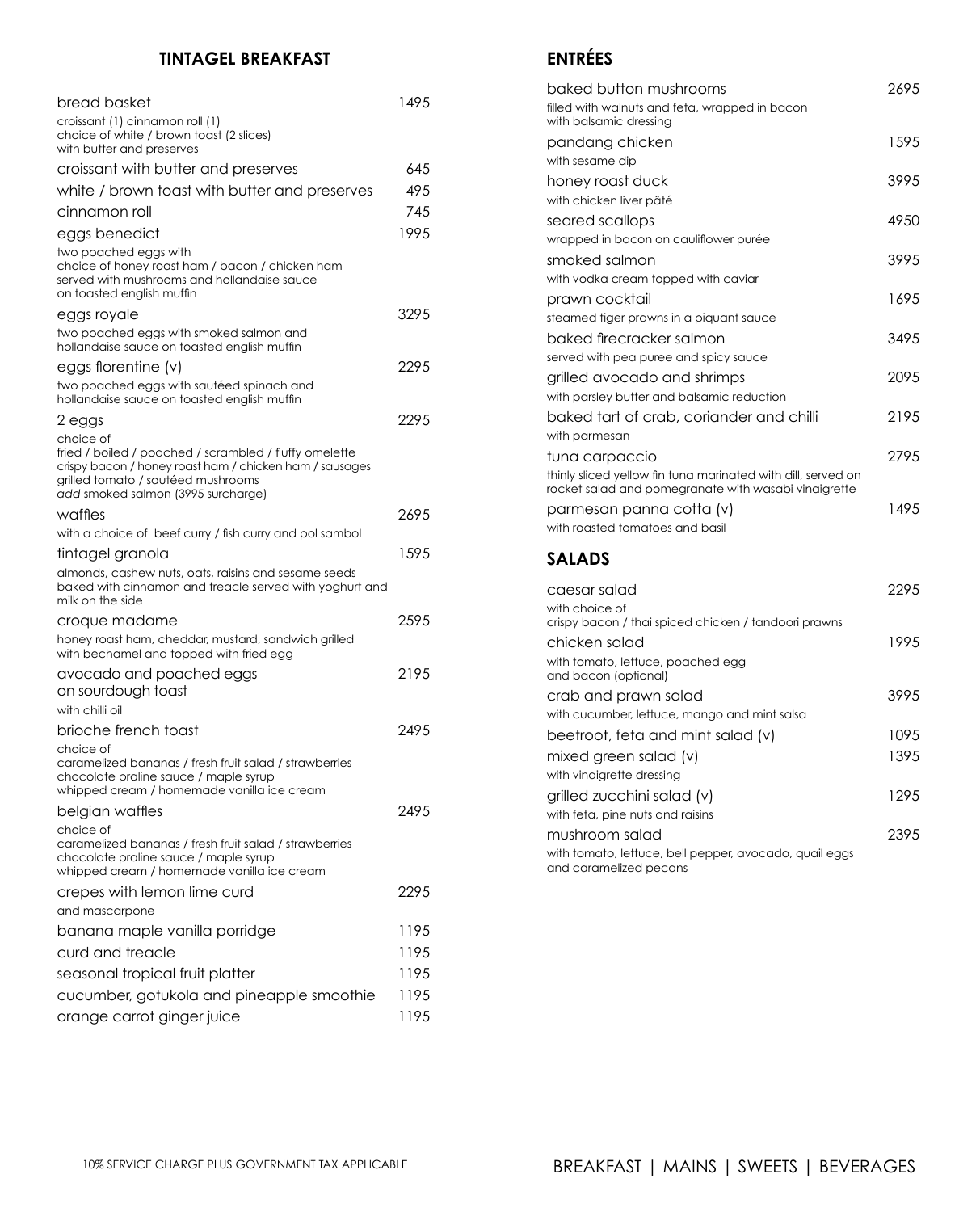## **CHILLED SOUP**

| cucumber, avocado and mint soup (v)    | 1095 |
|----------------------------------------|------|
| with choice of vegetable / prawn salsa |      |
| beetroot soup $(v)$                    | 99.5 |
| with greek yogurt                      |      |

## **HOT SOUPS**

| lobster and shrimp bisque<br>with diced lobster and shrimps                                                                                                    | 1795 |
|----------------------------------------------------------------------------------------------------------------------------------------------------------------|------|
| spicy sri lankan mud crab soup<br>curry flavoured broth with coconut milk<br>and murunga leaves                                                                | 1995 |
| thai spiced pumpkin soup (v)                                                                                                                                   | 995  |
| mushroom soup (v)<br>with camembert crostini                                                                                                                   | 1395 |
| <b>MEATS</b>                                                                                                                                                   |      |
| roast pork with potato mash<br>sautéed vegetables, apple mousse and mustard sauce                                                                              | 3495 |
| slow cooked pork<br>with crackling, red cabbage, creamy mustard mash and<br>stewed apple                                                                       | 2695 |
| slow braised pork belly on crushed potatoes<br>with poached egg and pickled ginger mayonnaise                                                                  | 2995 |
| osso bucco                                                                                                                                                     | 2595 |
| slow cooked veal shank in red wine and vegetable sauce<br>with spätzle                                                                                         |      |
| grilled ribeye steak                                                                                                                                           | 9995 |
| with roasted beetroot purée, sautéed broccoli,<br>roasted onion, potato mash and<br>choice of béarnaise sauce / beurre parisienne                              |      |
| grilled sirloin steak                                                                                                                                          | 7995 |
| with green beans, sautéed shitake mushrooms,<br>grilled tomato, potato wedges and<br>choice of béarnaise sauce / beurre parisienne                             |      |
| grilled fillet steak                                                                                                                                           | 9995 |
| with crispy fried onion rings, sautéed cherry tomatoes,<br>roasted baby potatoes, green peppercorn jus and<br>choice of béarnaise sauce / beurre parisienne    |      |
| roasted lamb roll                                                                                                                                              | 4495 |
| on walnut and blue cheese risotto with garlic and thyme just                                                                                                   |      |
| roast rack of lamb<br>with crushed potatoes, sautéed spinach and mustard jus                                                                                   | 9995 |
| sri lankan rice and curry                                                                                                                                      | 2695 |
| choice of<br>black pork curry / prawn curry / cashew nut curry<br>served with lentil curry, gotukola sambol,<br>brinjal pahi, cucumber raita and mango chutney |      |
| <b>POULTRY</b>                                                                                                                                                 |      |
| cov braised chicken                                                                                                                                            | 1995 |

| soy braised chicken                                                                      |       |
|------------------------------------------------------------------------------------------|-------|
| with sesame noodles, pan roasted aubergine,<br>mint and coriander                        |       |
| grilled tandoori chicken                                                                 | 1995  |
| served with avocado salsa and yoghurt dressing<br>on iceberg lettuce and chapatti        |       |
| crispy duck with apricot and plum sauce<br>with stir-fried green beans and snow potatoes | 629.5 |
|                                                                                          |       |

### **SEAFOOD**

| lobster, prawns and crab fettuccine<br>with a dash of chilli                                  | 3595 |
|-----------------------------------------------------------------------------------------------|------|
| masala jumbo prawns<br>with lemon and cashew nut rice                                         | 4395 |
| baked crab<br>in mustard and white wine cream sauce on potato mash<br>and steamed vegetables  | 3995 |
| grilled lobster<br>with saffron rice and garlic butter                                        | 7995 |
| pan fried pink salmon<br>with cauliflower purée and balsamic reduction                        | 5695 |
| seared yellow fin tuna steak<br>with pickled radish ginger salsa and miso mustard sabayon     | 3695 |
| pan fried barramundi<br>with lemongrass mousse and pomegranate mixed<br>green salad           | 3295 |
| <b>VEGETARIAN</b>                                                                             |      |
| mushroom ravioli with burrata (v)<br>and truffle oil                                          | 3195 |
| parmesan gnocchi (v)<br>with fresh tomato sauce                                               | 1595 |
| spinach lasagna<br>with mozzarella, aubergine, basil pesto<br>and fresh tomato sauce          | 1595 |
| roasted butternut risotto<br>with garlic, toasted almonds and parmesan                        | 1595 |
| beetroot ravioli<br>with spinach and basil pesto                                              | 1995 |
| mushroom tagliatelle<br>with gremolata (herb mix of parsley, tarragon, basil)<br>and parmesan | 1895 |
| olive oil strudel<br>with butternut, brussels sprouts, baby spinach,<br>cranberries and brie  | 1795 |

### **SIDE DISHES**

| hand cut fries               | 795  |
|------------------------------|------|
| baked potato with sour cream | 79.5 |
| mashed potatoes with cheese  | 79.5 |
| broccoli hollandaise         | 79.5 |
| steamed rice                 | 79.5 |
| garlic rice                  | 79.5 |
| green salad                  | 795  |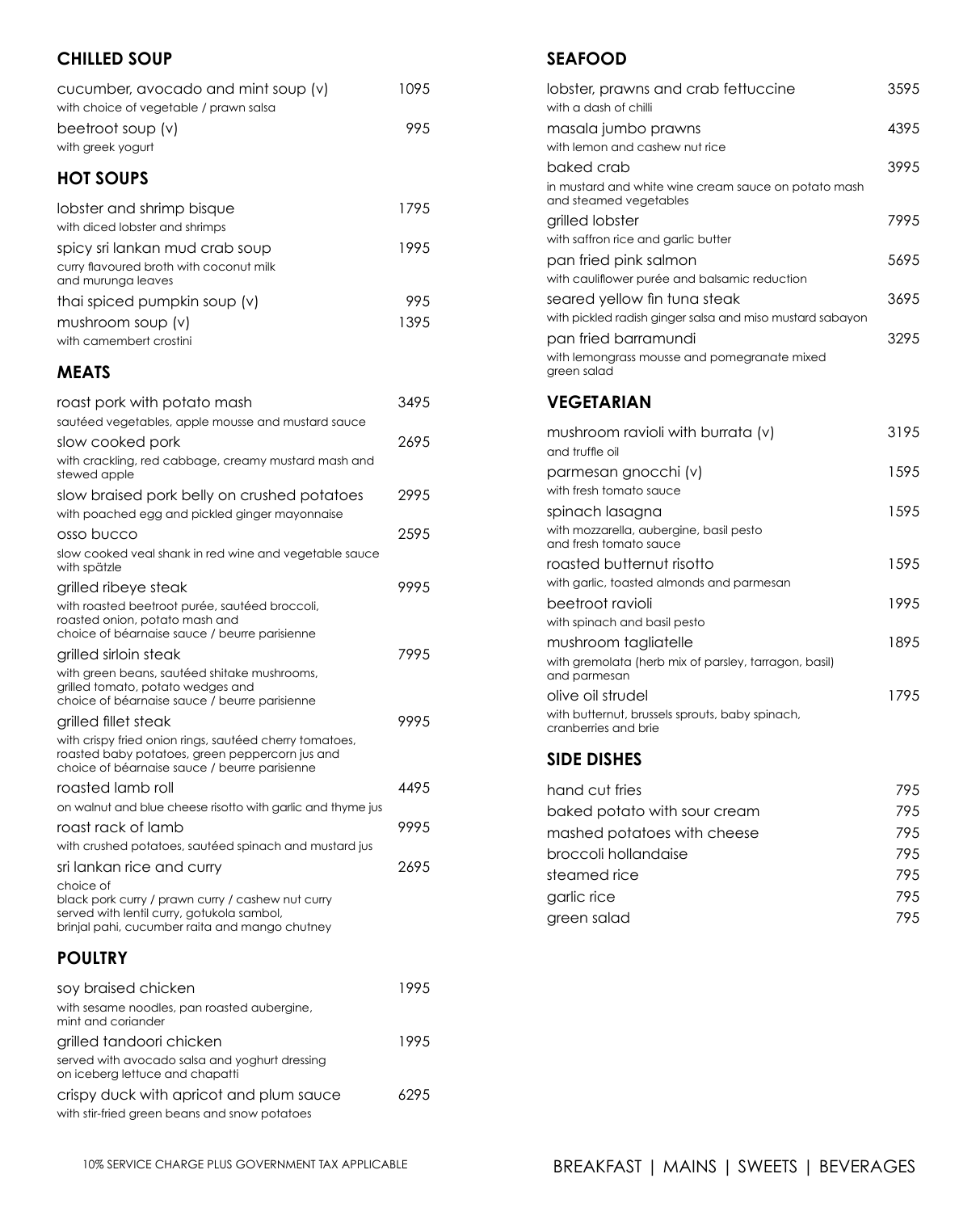### <span id="page-3-0"></span>**SWEETS**

| paradise road chocolate cake<br>chocolate cashew nut cake with chocolate ganache and<br>choice of whipped cream / homemade vanilla bean<br>ice cream | 995  |
|------------------------------------------------------------------------------------------------------------------------------------------------------|------|
| double chocolate cheese cake<br>dark and white chocolate cheesecake with<br>crème anglaise                                                           | 1695 |
| dulce de leche cheese cake<br>caramel cheesecake with toffee sauce<br>and whipped cream                                                              | 1595 |
| carrot and pineapple cake<br>with lime and cream cheese frosting                                                                                     | 995  |
|                                                                                                                                                      |      |
| lemon meringue pie<br>baked lemon custard in a biscuit crust<br>with meringue topping                                                                | 995  |
| chocolate nemesis                                                                                                                                    | 995  |
| light baked chocolate mousse with peach coulis<br>and whipped cream                                                                                  |      |
| via paradiso                                                                                                                                         | 1595 |
| layers of meringue, coffee liqueur-soaked cake,<br>tiramisu cream, chocolate ganache and black cherries                                              |      |
| chocolate fondant                                                                                                                                    | 995  |
| with berry compôte                                                                                                                                   |      |
| jameson irish whisky chocolate mousse                                                                                                                | 1495 |
| with bailey's irish cream                                                                                                                            |      |
| mocha pot                                                                                                                                            | 995  |
| dark, rich chocolate and coffee mousse topped<br>with whipped cream                                                                                  |      |
| caramel pot of cream                                                                                                                                 | 995  |
| with cashew nut bread                                                                                                                                |      |
| tiramisu                                                                                                                                             | 1595 |
| sticky toffee bread & butter pudding                                                                                                                 | 995  |
| vanilla panna cotta                                                                                                                                  | 995  |
| with strawberry compôte                                                                                                                              |      |
| crème brûlée                                                                                                                                         | 995  |
| with wildberry coulis                                                                                                                                |      |
| rote grütze                                                                                                                                          | 1495 |
| cherry and strawberry white wine pudding<br>choice of vanilla ice cream / whipped cream                                                              |      |
| apple tart tatin                                                                                                                                     | 1495 |
| with salted caramel ice cream                                                                                                                        |      |
| homemade vanilla ice cream                                                                                                                           | 995  |
| with lychees and ginger granita                                                                                                                      |      |
| fresh strawberries and cream                                                                                                                         | 1195 |
| fresh fruit platter                                                                                                                                  | 1195 |
| curd and palm sugar treacle                                                                                                                          | 995  |
| <b>HOMEMADE ICE CREAM</b>                                                                                                                            |      |
| vanilla bean ice cream                                                                                                                               | 995  |
| belgian chocolate ice cream                                                                                                                          | 995  |
| yogurt ice cream                                                                                                                                     | 995  |
| coffee ice cream                                                                                                                                     | 995  |
| salted caramel ice cream                                                                                                                             | 995  |
| coconut ice cream                                                                                                                                    | 995  |
|                                                                                                                                                      |      |

passion fruit ice cream and the settlement of the 1995

cinnamon ice cream 995

**PARADISE ROAD SIGNATURE COCKTAILS**

| amaretto sour<br>amaretto, lime juice, dash of sugar                            | 2295 |
|---------------------------------------------------------------------------------|------|
| dr. feelgood                                                                    | 1895 |
| vodka, homemade ginger beer,                                                    |      |
| hint of grenadine                                                               |      |
| frozen strawberry margarita                                                     | 3995 |
| tequila, triple sec, strawberries, sugar                                        |      |
| margarita – frozen or on the rocks                                              | 2795 |
| tequila, triple sec, lime juice                                                 |      |
| tamarind chili martini                                                          | 2295 |
| vodka, tamarind juice, amaretto, chili                                          |      |
| tamarind chilli margarita -                                                     | 1995 |
| frozen or on the rocks                                                          |      |
| tequila, tamarind extract, sugar                                                |      |
| <b>COCKTAILS</b>                                                                |      |
| $B-52$                                                                          | 3495 |
| kahlua, baileys, cointreau                                                      |      |
| brandy alexander                                                                | 4995 |
| brandy, crème de cacao, fresh cream                                             |      |
| bloody mary                                                                     | 1995 |
| vodka, tomato juice, lime juice, condiments                                     |      |
| black russian                                                                   | 1995 |
| vodka, kahlua                                                                   |      |
| crossroads                                                                      | 1895 |
| rum, watermelon juice, lemon and<br>passion fruit juice topped with ginger beer |      |
| cosmopolitan                                                                    | 2495 |
| vodka, triple sec, cranberry juice, lime juice                                  |      |
| caipirinha                                                                      | 1995 |
| cachaca, lime wedges, sugar                                                     |      |
| dirty martini                                                                   | 2195 |
| gin or vodka, dry vermouth, olive brine                                         |      |
| dry martini                                                                     | 1995 |
| gin, dry vermouth                                                               |      |
| hendricks gin                                                                   | 4495 |
| with cucumber and schweppes tonic                                               |      |
| harvey wallbanger                                                               | 2495 |
| vodka, galliano & orange juice                                                  |      |
| long island iced tea                                                            | 3995 |
| gin, rum, tequila, vodka, triple sec,<br>lime juice, coca cola                  |      |
| passion fruit daiquiri                                                          | 1895 |
| rum, passion fruit juice, lime                                                  |      |
| pina colada<br>rum, malibu, pineapple juice, coconut cream                      | 2795 |
| singapore sling                                                                 | 2895 |
| gin, cherry brandy, lime juice, sugar syrup, soda                               |      |
| tequila sunrise                                                                 | 2295 |
| tequila, orange juice, grenadine                                                |      |
| whisky sour                                                                     | 2295 |
| bourbon, lime juice, sugar syrup                                                |      |

10% SERVICE CHARGE PLUS GOVERNMENT TAX APPLICABLE [BREAKFAST](#page-1-0) | [MAINS](#page-1-0) | SWEETS | BEVERAGES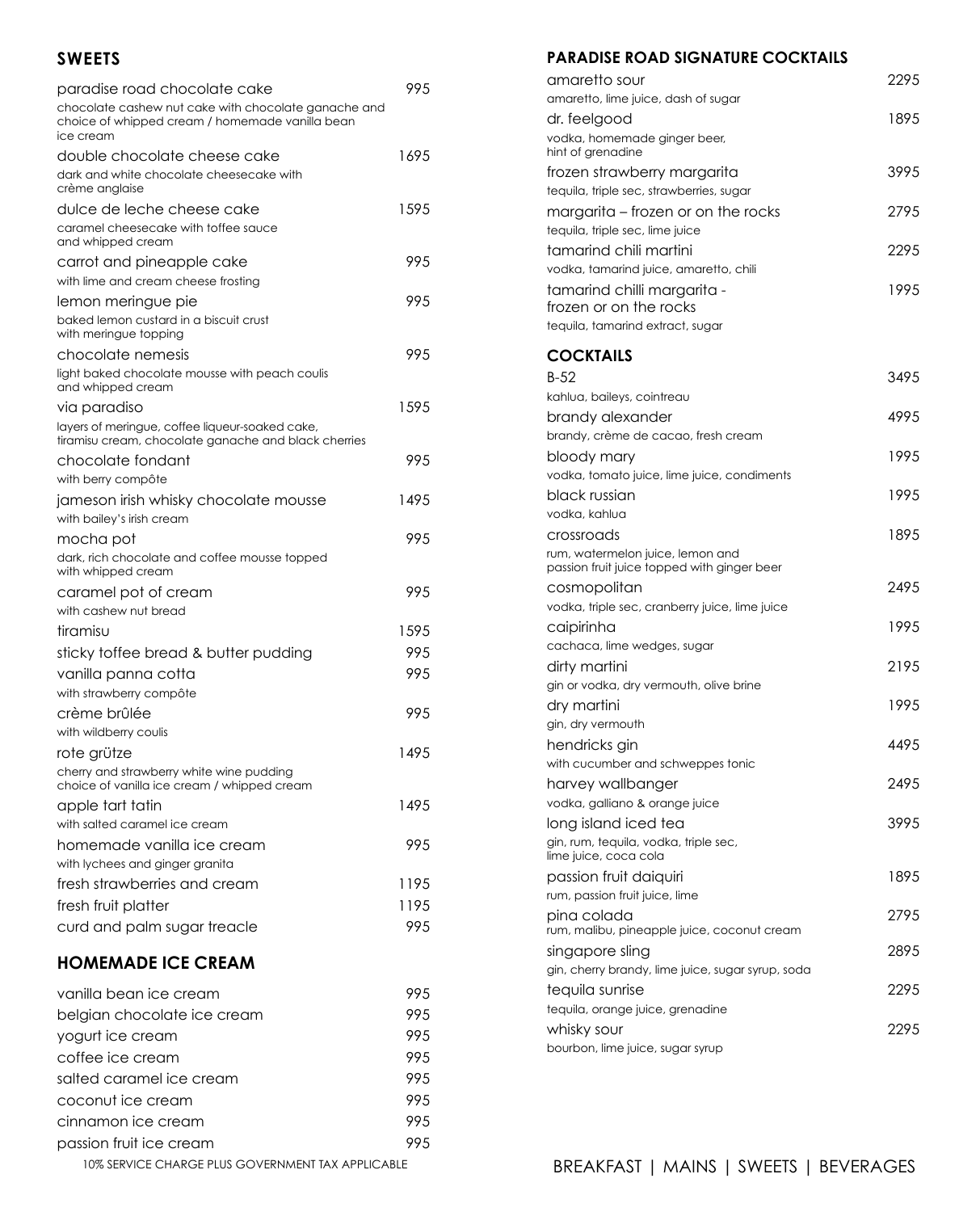| <b>MOCKTAILS</b>                                    |      | <b>COGNAC REGULAR 25ML</b>              |             |
|-----------------------------------------------------|------|-----------------------------------------|-------------|
| virgin mary                                         | 695  | hennessy v.s.                           | 2245        |
| tomato juice, lime juice, condiments                |      | <b>COGNAC SUPERIOR 25ML</b>             |             |
| virgin pinacolada<br>pineapple juice, coconut cream | 695  | hennessy x.o                            | 9995        |
| virgin frozen lime margarita                        | 695  | hennessy v.s.o.p                        | 3495        |
| lime juice, sugar syrup                             |      |                                         |             |
| virgin pineapple margarita                          | 695  | <b>ARRACK- SRI LANKAN 50ML</b>          |             |
| pineapple juice, sugar syrup                        |      | arrack regular                          | 695         |
| virgin frozen strawberry margarita                  | 1495 | old arrack - premium arrack             | 795<br>2795 |
| strawberries, sugar syrup                           |      | ceylon arrack                           |             |
| <b>APERITIF 50ML</b>                                |      | <b>SHERRY &amp; PORT 50ML</b>           |             |
| campari                                             | 1895 | bristol cream                           | 1195        |
| cinzano rosso/bianco                                | 895  | sandeman sherry                         | 1195        |
| pernod                                              | 1495 | tio pepe                                | 1195        |
| GIN, RUM, VODKA 25ML                                |      | cockburn's port                         | 1195        |
| colombo gin                                         | 1395 | LIQUEURS 25ML                           |             |
| bombay sapphire/tanqueray                           | 1095 | cointreau                               | 1695        |
| hendricks                                           | 1995 | tia maria                               | 1095        |
| bacardi white                                       | 795  | grand manier                            | 1095        |
| bacardi gold                                        | 945  | baileys iriesh cream                    | 1095        |
| absolute regular/stolichnaya                        | 995  | sambuca                                 | 1095        |
| gray goose                                          | 1595 | lemoncello                              | 1095        |
| belvedere                                           | 1995 | kahlua                                  | 1095        |
|                                                     |      | <b>CIGARETTES</b>                       |             |
| <b>BEER-LOCAL</b>                                   |      | dunhill                                 | 3495        |
| lion lager 625ml                                    | 845  | benson & hedges                         | 3495        |
| carlsberg 625ml                                     | 895  | gold leaf                               | 3495        |
| carlsberg 330ml                                     | 545  |                                         |             |
| <b>BEER - IMPORTED</b>                              |      | <b>CHAMPAGNE</b>                        |             |
| COrona 330ml                                        | 1795 | taittinger brut reserve - france 750ml  | 28950       |
| heineken 330ml                                      | 1295 | taittinger brut reserve - france 375ml  | 24950       |
| budweiser 330ml                                     | 1650 | taittinger prestige rose - france 750ml | 32750       |
| guinness 325ml                                      | 895  | veuve clicquot - france 750ml           | 46950       |
| <b>SCOTCH PREMIUM 25ML</b>                          |      | laurent perrier - france 750ml          | 34950       |
| j. w. black label                                   | 1445 | laurent perrier rosé - france 750ml     | 58650       |
| chivas regal                                        | 1445 | <b>SPARKLING WINE</b>                   |             |
| j.w. double label                                   | 1795 | santa margherita valdobbiadene          | 13250       |
| j.w. blue label                                     | 7495 | prosecco superiore docg brut            |             |
|                                                     |      |                                         |             |
| <b>MALT WHISKY 25ML</b>                             |      |                                         |             |
| glenfiddich 12y/o                                   | 1845 |                                         |             |
| glenfiddich 18y/o                                   | 3495 |                                         |             |
| glenlivet                                           | 1545 |                                         |             |
| glenmorangie                                        | 2995 |                                         |             |
| <b>IRISH WHISKY 25ML</b>                            |      |                                         |             |
| jameson                                             | 1095 |                                         |             |
| <b>BOURBON WHISKY 25ML</b>                          |      |                                         |             |
| jack daniel's                                       | 1345 |                                         |             |
|                                                     |      |                                         |             |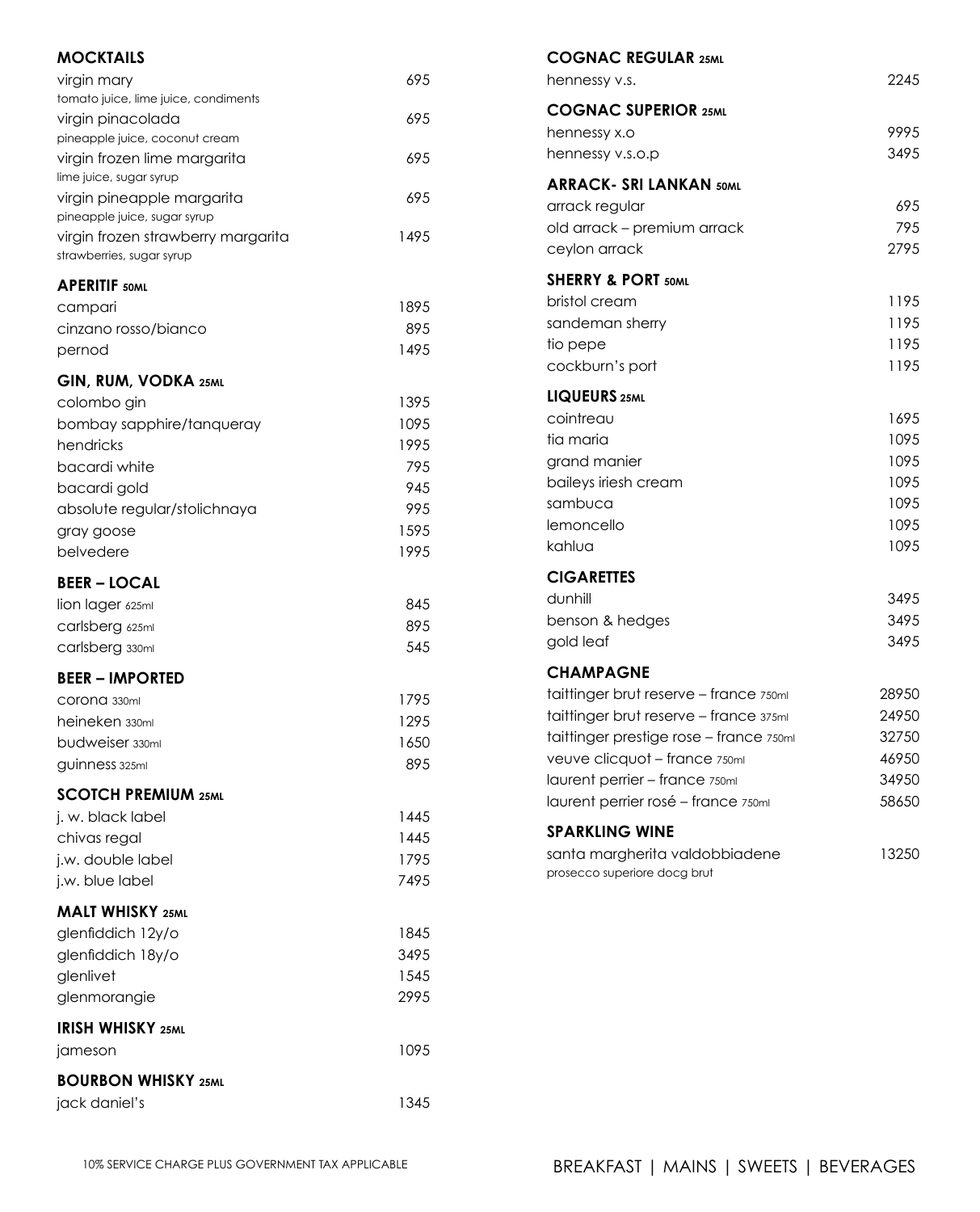#### **WHITE WINE**

| oyster bay sauvignon blanc-new zealand<br>oyster bay captures the special character of<br>new zealand's cool climate viticulture and elegant, asser-<br>tive wines with glorious fruit flavours                                       | 14250 |
|---------------------------------------------------------------------------------------------------------------------------------------------------------------------------------------------------------------------------------------|-------|
| rothbury estate chardonnay - australia<br>is gold in colour, this wine integrates both fruit and oak<br>characteristics with a crisp acidity. Aromas of melon and<br>stone fruit make this a beautiful wine for warm summer's<br>days | 7250  |
| sauvignon blanc - wishbone malborough -<br>new zealand<br>this is a fruit driven enjoyable wine with flavours of goose-<br>berry, passionfruit and honeysuckle.                                                                       | 9950  |
| sauvignon blanc - valdivieso - chile<br>lifted fragrant nose of tropical fruits with hints of figs and<br>a sweet vegetal note, crisp and clean on the palate with<br>excellent fruitiness                                            | 7850  |
| chardonnay - wyndham estate - australia<br>offers full ripe melon and peach floveours, a rich buttery<br>complexity and a long soft finish                                                                                            | 9250  |
| pinot grigio - santa margherita - italy<br>dry white wine has a straw yellow color, its clean, intense<br>aroma and bone-dry taste                                                                                                    | 13250 |
| calvet chablis - france<br>plate green gold in colour, very fresh fruit with peach, citrus<br>and a typical mineral and herbal character, full fleshed<br>with well-balanced body                                                     | 24950 |
| calvet pouilly fuisse - france<br>well-crafted and polished dry white that delivers ripe fruit,<br>honey and spice flavours judiciously<br>shaded by oak                                                                              | 29950 |
| <b>WHITE BY THE GLASS</b>                                                                                                                                                                                                             |       |

| sauvignon blanc - valdivieso - chile    | 1965 |
|-----------------------------------------|------|
| chardonnay - wyndham estate - australia | 2245 |
| rothbury estate chardonnay - australia  | 1825 |

#### **RED WINE**

| merlot footprint - south africa                                                                                                                                                                                                          | 7250  |
|------------------------------------------------------------------------------------------------------------------------------------------------------------------------------------------------------------------------------------------|-------|
| well balanced wine with friendly tannins and ripe fruit.<br>great on its own or with beef, smoked meats or spicy chick-<br>en or pork dishes                                                                                             |       |
| cabernet sauvignon - wyndham estate -<br>australia                                                                                                                                                                                       | 9250  |
| deep crimson and vibrant purple hues with black cherry<br>and plum spice with vanilla toast                                                                                                                                              |       |
| pinot noir - undurraga aliwen reserve -<br>chile                                                                                                                                                                                         | 8750  |
| fruit driven wine with flavours of gooseberry,<br>passionfruit and honeysuckle                                                                                                                                                           |       |
| chianti classico - castellare di castellina<br>- italy                                                                                                                                                                                   | 16750 |
| a typical chianti classico, aromas of red fruits,<br>violets, dried herbs and bitter cherries                                                                                                                                            |       |
| chateau guillaume medoc - france                                                                                                                                                                                                         | 15250 |
| ruby red in colour matured in french oak. Fresh aromas of<br>raspberry, blackcurrant with hints of spiciness, well bal-<br>anced and round mouth with notes of cherry jam, cinna-<br>mon, clove and liquorice with good and firm tannins |       |
| vieux chateau des jouans saint emilion<br>- france                                                                                                                                                                                       | 16950 |
| classic saint-emilion with lots of ripe plums, black current,<br>herbs and lovely toasted oak tones and tobacco. The wine<br>is full bodied inviting with lots of dark fruit & plums.                                                    |       |
| calvet chateauneuf-du-pape - france                                                                                                                                                                                                      | 28950 |
| with typical chateauneuf power, the wine delivers a fresh<br>and spicy nose or red cherry embellished with notes of<br>sage and wild thyme.                                                                                              |       |
| chateau saint germain bordeaux                                                                                                                                                                                                           | 13750 |
| superieur - france                                                                                                                                                                                                                       |       |
| a lovely ruby colour, a round, a well-balanced palate with<br>silky tannins. a long, rich and fruity finish                                                                                                                              |       |
| <b>RED BY THE GLASS</b>                                                                                                                                                                                                                  |       |
| merlot footprint - south africa                                                                                                                                                                                                          | 1825  |
| cabernet sauvignon - wyndham estate -<br>australia                                                                                                                                                                                       | 2245  |
| pinot noir - undurraga aliwen reserve -<br>chile                                                                                                                                                                                         | 2190  |
|                                                                                                                                                                                                                                          |       |

## **ROSÉ**

| <b>ROSÉ BY THE GLASS</b>      |      |
|-------------------------------|------|
| j. moreau & fils rosé d'anjou | 9750 |

| j. moreau & fils rosé d'anjou | 2445 |
|-------------------------------|------|